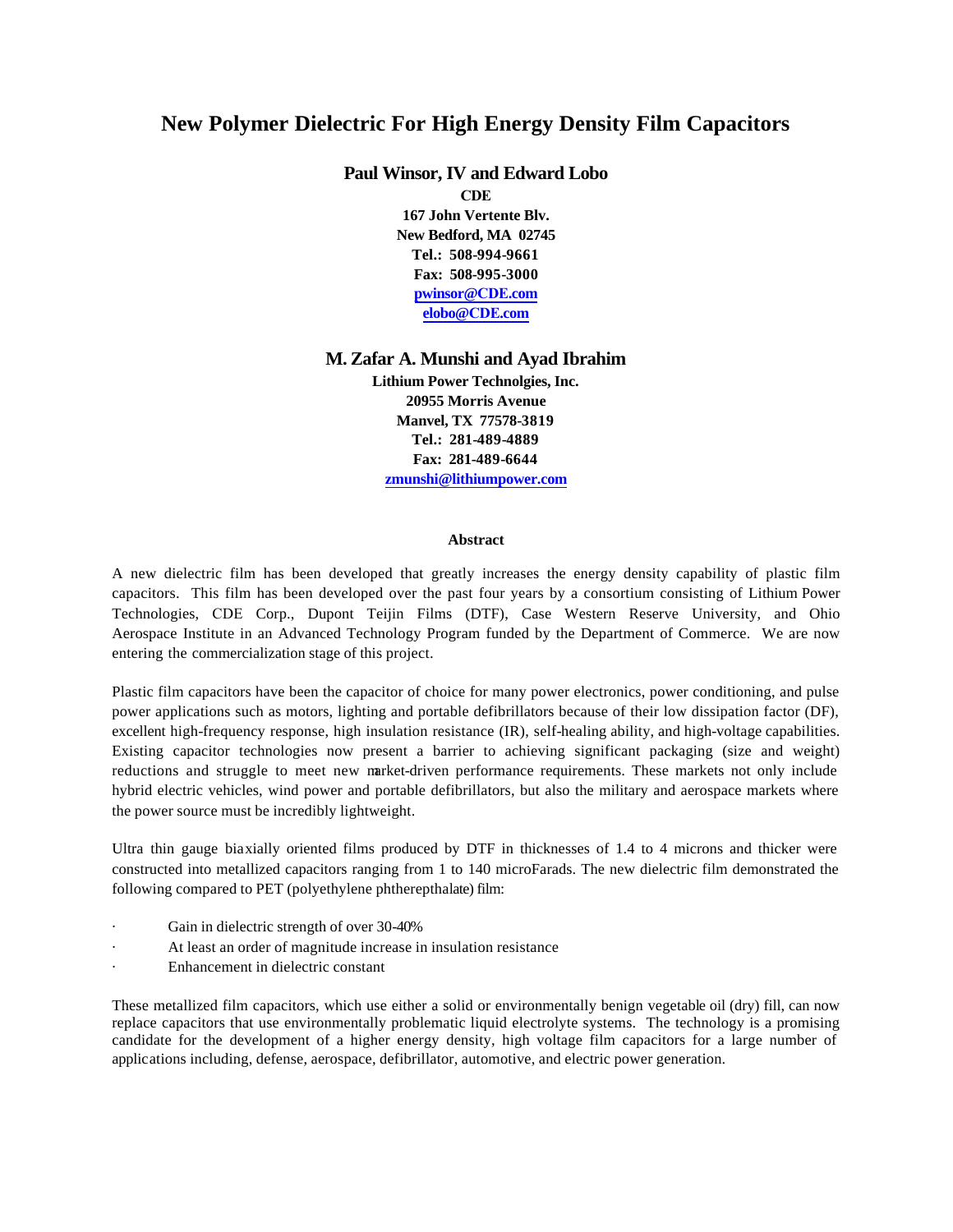#### **Introduction**

Polymeric film has several attributes that make it advantageous to use instead of inorganic materials because of their greater efficiency in power conversion. This is manifested by low ESR (equivalent series resistance) and low DF (dissipation factor) as well as intrinsic high voltage capability in capacitor dielectrics made from plastic film. These attributes are critical to applications where power losses must be minimized, such as power electronics and power conditioning, and pulse power applications. Film capacitors have virtually no capacitance coefficient with applied voltage, and metallic migration or leaching does not occur as observed in ceramic capacitors. The film molecule is stable over long-term use and is not prone to dielectric dissipation factor degradation or metallic shorting mechanism.

Capacitors have not kept pace with the rapid advance in solid-state switching devices leading to a lowering of system efficiency while adding significant volume and weight to power electronics systems. The capacitors are typically used in pulse forming networks (PFNs) or Marx generators for the conversion of available prime electrical energy into the necessary short and very fast pulses of energy in the megajoule range. This need becomes even more crucial for space borne applications where the power source must also be incredibly lightweight. **Table 1** shows the performance of state-of-the-art advanced capacitor systems.

| <b>Capacitor System</b> | J/cc/       |        | <b>Operating Temperature</b> | <b>Rep-Rate</b> |  |
|-------------------------|-------------|--------|------------------------------|-----------------|--|
|                         | <b>Now</b>  | Future |                              | (Hz)            |  |
| Polymer film            |             | 10     |                              | 10              |  |
| <b>Ceramic</b>          | $0.1 - 0.5$ | 10     | >200                         |                 |  |
| Electrolytic            | $1.5 - 2.5$ | $4-5$  | 60                           |                 |  |
| <b>Mica</b>             | $-2 - 0.5$  |        | >300                         | >10'            |  |

Metallized film capacitors offer exceedingly high power and cycle life, can operate at extremes of temperatures, but lack the energy density of electrolytic capacitors, which cannot be used at very high voltages or at high-rep rate. Ceramic capacitors based on barium titanate,, lead zirconium titanate or lanthanum modified lead zirconium titanate, on the other hand, offer very high dielectric constants (in the hundreds to over 1000) and technically high breakdown voltages in intrinsic samples leading to theoretical energy densities of 100-500 J/cc or about 25-10 J/g. However, these breakdown voltages have not materialized in full-size multi-layer monolithic capacitors and such capacitors only deliver practical energy densities of about 0.1-1 J/cc. A single defect kills a ceramic capacitor.

High voltage pulse power technologies for use in Department of Defense applications such as armor/anti-armor; electromagnetic/electrothermal guns; mine/countermine; air surface and subsurface systems; high power microwave weapons, etc. are usually satisfied today by film capacitor technologies. Commercial applications extend to a.c. motors, lighting, and automotive and implantable and portable defibrillators, among others. For years, government contractors have been developing large banks of film capacitors for various ultra high voltage applications in the kilovolt to megavolt range such as the electrothermal gun driver for use in ship self-defense and surface fire support missions (NSWC); Nova laser system (LLNL); Lab Micro Fusion Facility at Sandia; and numerous other extremely high energy applications [1,2,3]. These pulse power devices have energy storage usually in the 50 Kilo Joules (kJ) to greater than 30 Mega Joules (MJ) range. Some of the newer applications for these capacitors in the military now appear to be land-based rail guns and land-based electromagnetic guns as opposed to satellite-based systems.

Film capacitors based on polypropylene (PP) and polyester (PET) have the ability to operate at very high voltages and with good reliability. They also offer high breakdown voltages, inherent low losses, excellent frequency response, low dissipation factor (DF), and good self-healing abilities. Unlike most other circuit components, existing capacitor technologies now present a barrier to achieving significant packaging (size and weight) reductions and struggling to meet market-driven performance requirements. The energy density of commercial film capacitors is less than 1 J/cc. Polyvinylidene fluoride (PVDF) has a much higher dielectric constant (12) than commercial films such as polypropylene (PP) (2.5) and a practical energy density of about 2.4 J/cc. However, it has a number of drawbacks including non-linearity of the dielectric constant with voltage, very poor insulation resistance, poor clearing or self-healing ability, poor dissipation factor (DF), higher leakage currents, relatively lower breakdown voltages and is very costly.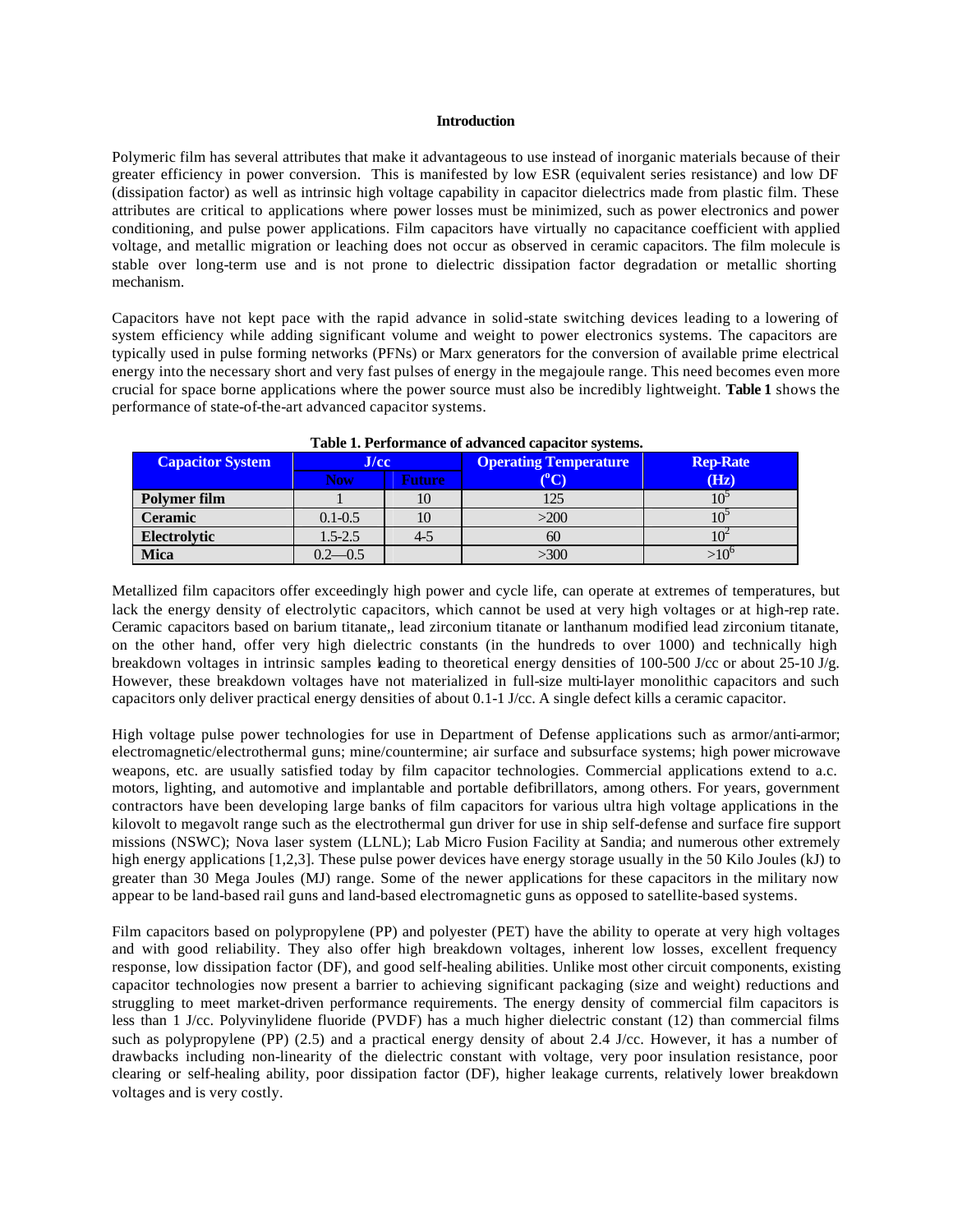**Table 2** describes some of the common film dielectrics in use today and **Table 3** describes the variation in dielectric constant with frequency. Despite the widespread use of polymer film capacitors in a large number of applications, this capacitor technology has not seen any major energy improvements over the past 40 years.

| <b>Capacitor Types</b>              | K   | <b>Dielectric</b><br><b>Strength</b><br>$(V/\text{mm})$ | <b>DF</b><br>(%) | <b>Volume</b><br><b>Resistivity</b><br>(Ohms.cm) | Max.<br>Oper.<br><b>Temp</b><br>$(^{\circ}C)$ | <b>Energy Density</b><br>$(J$ /cc $)$<br><b>Intrinsic Practical</b> |           | <b>Energy</b><br><b>Density</b><br>% of<br><b>Intrinsic</b> |
|-------------------------------------|-----|---------------------------------------------------------|------------------|--------------------------------------------------|-----------------------------------------------|---------------------------------------------------------------------|-----------|-------------------------------------------------------------|
| <b>Plastic Film</b>                 |     |                                                         |                  |                                                  |                                               |                                                                     |           |                                                             |
| <b>Polycarbonate (PC)</b>           | 2.8 | 350                                                     | $\leq$ 1         | $2 \times 10^{17}$                               | 150                                           | 3.6                                                                 | $0.5 - 1$ | 28                                                          |
| Polypropylene (PP)                  | 2.2 | 500                                                     | < 0.1            | $1 \times 10^{18}$                               | 105                                           | 4.1                                                                 | $1 - 1.5$ | 36                                                          |
| <b>Polyester (PET)</b>              | 3.3 | 400                                                     | <1.5             | $1 \times 10^{17}$                               | 125                                           | 4.9                                                                 | $1 - 1.5$ | 30                                                          |
| Polyvinylidenefluorid<br>$e$ (PVDF) | 12  | 200                                                     | $1-5$            | $1 \times 10^{15}$                               | 105                                           | 19.1                                                                | 2.4       | 12                                                          |
| Polyethylenenapthala<br>te $(PEN)$  | 3.2 | 440                                                     | $\leq$ 1         | $1 \times 10^{17}$                               | 137                                           | 4.4                                                                 | $1 - 1.5$ | 34                                                          |
| Polyphenylenesulfide<br>(PPS)       | 3.0 | 360                                                     | < 0.2            | $5 \times 10^{17}$                               | 200                                           | 4.1                                                                 | $1 - 1.5$ | 36                                                          |

**Table 2. Typical properties of some common types of capacitors.**

Polyethylene terphthalate (polyester or PET) offers a reasonable dielectric constant, has a higher operating temperature of 125 °C, and is available in film thickness of less than one micron. However, PET has relatively higher DF with increasing temperature and frequency. For high rep-rate, PET is unsuitable for high pulse power applications.

Polypropylene (PP) has inherently bw losses, excellent frequency response and very low DF and ESR with temperature and frequency. In fact, the material possesses a negative temperature coefficient of dissipation factor. The PP chain molecules do not possess polar groups, which are oriented under the effect of electric fields. It is this phenomenon which gives rise to the above beneficial properties. It has the highest breakdown voltage of any capacitor film material. Its only negative may be its maximum operating temperature of 105  $^{\circ}$ C.

Devices made with polyethylene naphthalate (PEN), polycarbonate (PC), polyphenylene sulfide (PPS) and polyimide (PI) dielectrics also have extremely stable characteristics over extremes of voltage, temperature and frequency. Although the intrinsic voltage breakdown for most of these film dielectrics are quite high, in full wound capacitors they are usually derated by a factor of 6 to 8 for improved cycle life and reliability.

|  | Table 3. Dielectric constant vs frequency for some common types of capacitors. |  |  |  |
|--|--------------------------------------------------------------------------------|--|--|--|
|  |                                                                                |  |  |  |

|                                     |                            |       | . .    |         |           |  |  |
|-------------------------------------|----------------------------|-------|--------|---------|-----------|--|--|
| <b>Capacitor Type</b>               | <b>Dielectric Constant</b> |       |        |         |           |  |  |
| <b>Frequency (Hz)</b> $\rightarrow$ | <b>100</b>                 | 1,000 | 10,000 | 100,000 | 1,000,000 |  |  |
| Polycarbonate (PC)                  | 2.8                        | 2.8   | 2.7    | 2.7     | 2.7       |  |  |
| Polypropylene (PP)                  | 2.2                        | 2.2   | 2.2    | 2.2     | 2.2       |  |  |
| Polyester (PET)                     | 3.3                        | 3.3   | 3.2    | 3.2     | 3.2       |  |  |
| Polyvinylidenefluoride (PVDF)       | 12.0                       | 11.0  | 10.2   | 9.6     | 7.0       |  |  |
| Polyethylenenapthalate (PEN)        | 3.2                        | 3.1   | 3.0    | 3.0     | 3.0       |  |  |
| Polyphenylenesulfide (PPS)          | 3.0                        | 3.0   | 3.0    | 3.0     | 3.0       |  |  |
| Polyimide (PI)                      | 3.5                        | 3.5   | 3.5    | 3.5     | 3.5       |  |  |

An interesting dielectric material that has received some attention in the past two decades is polyvinylidene fluoride (PVDF). This polar polymer exhibits a large dielectric constant (~12) and demonstrates excellent piezoelectric and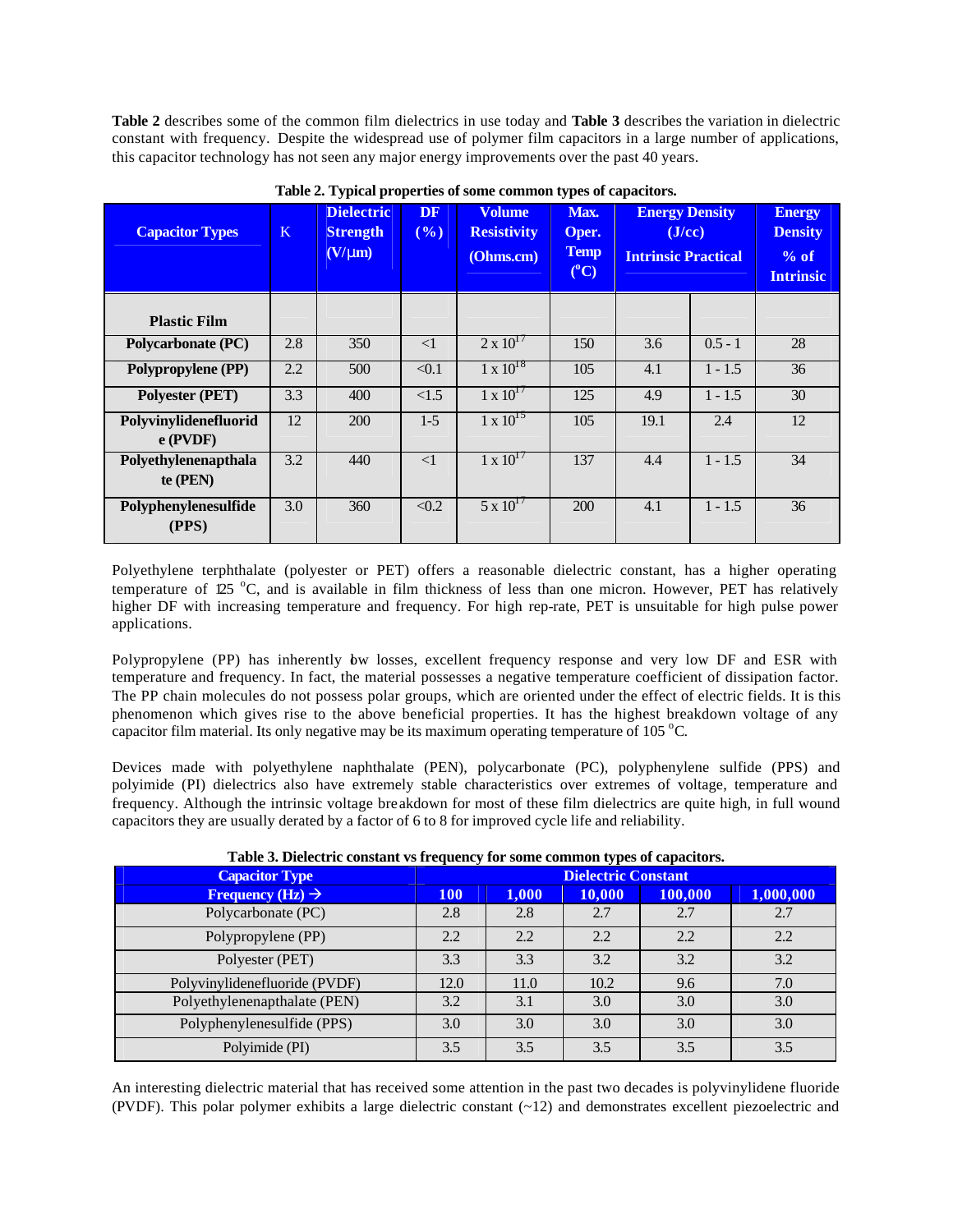pyroelectric properties [4]. PVDF is a partially crystalline linear polymer with a carbon backbone in which each monomer  ${CH_2-CF_2}$  unit has two dipole moments, one associated with  $CF_2$  and the other with CH<sub>2</sub>. In the crystalline phase, PVDF exhibits a variety of molecular conformations and crystal structures depending on the method of preparation. The extruded or cast material usually contains 40 and 60% crystalline material in one or both of the principal crystalline phases, alpha and beta. The alpha phase predominates in material cast from the melt. This phase is converted to beta phase by mechanical deformation of the material at temperatures less than 100  $^{\circ}$ C. In commercial production, PVDF film is extruded and mechanically stretched both parallel and perpendicular to the direction of extrusion as are most of the capacitor grade film dielectrics. This causes a preferred orientation of the polymer chains in the plane of the film and also converts a large percentage of crystallites to beta form. It is this biaxially oriented film material which, after polarization forms the basis of piezoelectric and pyroelectric devices. The practical energy density of PVDF-based film capacitors has been about 2.4 J/cc.

Despite its very high dielectric constant, PVDF suffers from a number of problems including, non-linearity of capacitance with voltage, very poor insulation resistance, poor clearing or self-healing ability (resulting in catastrophic failures), higher leakage currents, relatively lower voltage breakdowns, relatively poorer mechanical properties, and the material is not available in uniform thickness and in thin gauge and is quite costly. Table 3 indicates that most of the common capacitor materials exhibit a stable dielectric constant with frequency except PVDF. The performance of PVDF is even worse at elevated temperatures and the application of voltage produces a larger number of clearing sites than at room temperature. PVDF does offer good voltage reversal capabilities without affecting its performance. On the other hand, PP has a poor dielectric constant limiting its overall energy density, but otherwise is an excellent dielectric insulator.

Metallized film capacitors offer the highest volumetric and gravimetric energy densities and reliability of all designs of film capacitors and offer higher pulse power capabilities than foil or other designs. The thin metal layer is capable of vaporizing away if a short or a weak location occurs in the dielectric somewhere. This condition is known as selfhealing or clearing phenomenon. In poorer clearing materials, such as those with oxygen deficient materials, carbon accumulates at the clearing site resulting in catastrophic failure as a result of conductive shorts. Clearing should only result in metal oxide insulator formation. Fluid impregnated film capacitors have a very narrow operating temperature range while the metallized version can operate up to  $100\degree C$  with the exception of polyphenylene sulfide and polyimide that can reach an operating temperature range of 300 °C. Plastic film capacitors can be tailored for very high voltages simply by adjusting the film or dielectric thickness.

Recently, there have been some interests in two laboratories (Steinerfilm, Williamstown, MA and Sigma Labs, Tucson, AZ) in coating a polymer film dielectric with an acrylate material before metallizing to help increase the breakdown voltage and improve the clearing ability of the polymer film. Initial data on polyester film suggest an improvement in the breakdown voltage of the film by about 10-20%. The initial idea behind this was to provide extra oxygen on the polymer dielectric for more efficient burning and hence, improved clearing. It was thought that PVDF would benefit from this coating through enhancement of it breakdown properties [5]. However, numerous testings on PVDF film capacitors made with acrylate coatings do not provide any further improvement to the energy density or breakdown voltages [6]. Furthermore, this theory also breaks down for polypropylene that has no oxygen in its structure and yet exhibits the best clearing ability of all capacitor film material available today. It is now believed by a number of film capacitor companies that the acrylate improves the energy density because the dielectric constant for the acrylate is considerably higher than the polyester material, and has nothing to do with the extra source of oxygen.

Other developments include the use of a uniformly graded metallization process allowing higher resistivity on the body of the film with thicker metallized edges. This design allows further improvements in the breakdown voltages and clearing. Initial results on 5 micron homopolymer PVDF film with such metallization indicates a 30-40% improvement in the breakdown of fully wound film capacitors [6]. Other companies have also developed novel metallization technologies to achieve the same results [7-8].

Presently, there are no film dielectric materials with significantly enhanced energy density over state-of-the-art film capacitors. Future power source systems require significant improvements in capacitor technologies in the efficiency, energy density, reliability, and overall performance over the existing state-of-the-art. It is clear that materials such as those based on homopolymer PET, PVDF or PP, or any other standard dielectric polymer film alone cannot meet these goals.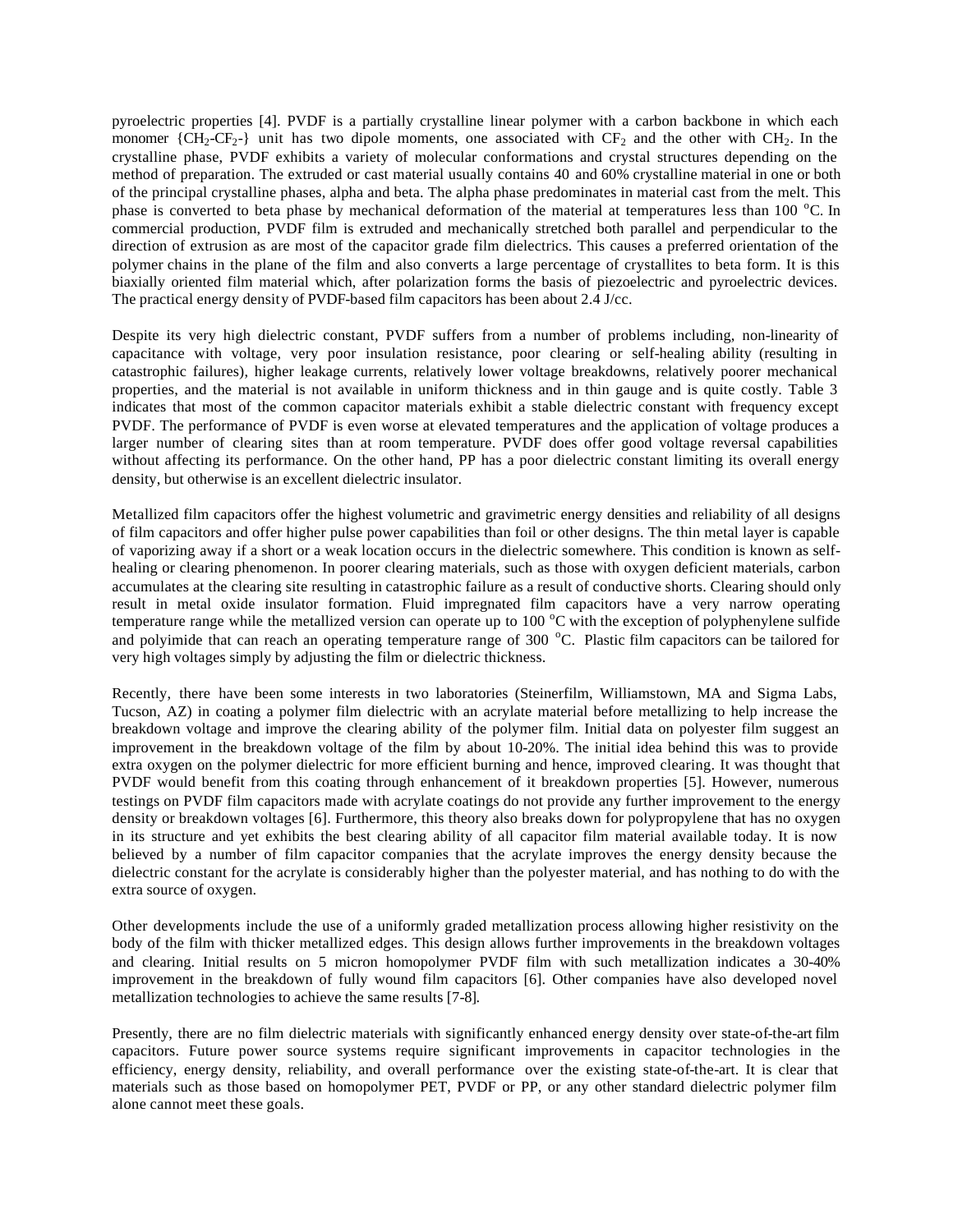A new capacitor film with higher dielectric constant, higher voltage stability, low dissipation factor, and lower cost would enable significant share gain versus other capacitor types. Lower cost small film capacitors could be manufactured to compete against MLC's in the upper part of the traditional MLC capacitance range. High value film capacitors would compete very effectively versus tantalum or aluminum electrolytic capacitors, based on their superior electrical properties.

In a recent Advanced Technology Program funded by the Department of Commerce, a consortium comprised of Lithium Power Technologies, Dupont-Teijin Films (DTF), CDE Corporation, Ohio Aerospace Institute and Case Western Reserve University, a new dielectric polymer film material based on a modified polyethylene terephthalate polyester was developed with significantly enhanced energy density and electrical properties. This paper describes the properties of such a dielectric material in metallized film capacitors.

#### **Film Production**

#### **Experimental**

The new dielectric film was produced by Dupont-Teijin Films in Luxembourg. The technology of simultaneous stretching technology by means of linear motors was developped by DuPont and has been licensed to Brückner Maschinenbau (Germany Siegsdorf). Brückner commercialized the technology based on latest hardware developments under the tradename of LISIM (r) since 1996. (**Figure 1**).



The LISIM® technology can reliably produce at high speed polyester films in roll up sheet forms down to 0.5 micron thickness. The clips are motorized by linear motors **Figure 2** in order to perform the longitudinal stretching (MD) by accelerations while the V-shape induces the transversal stretching. (TD).



**Figure 2: Linear motor technology.**

The new modified polyester films (termed HED) in nominal thicknesses of 2.80 μm and 4.24 μm were produced and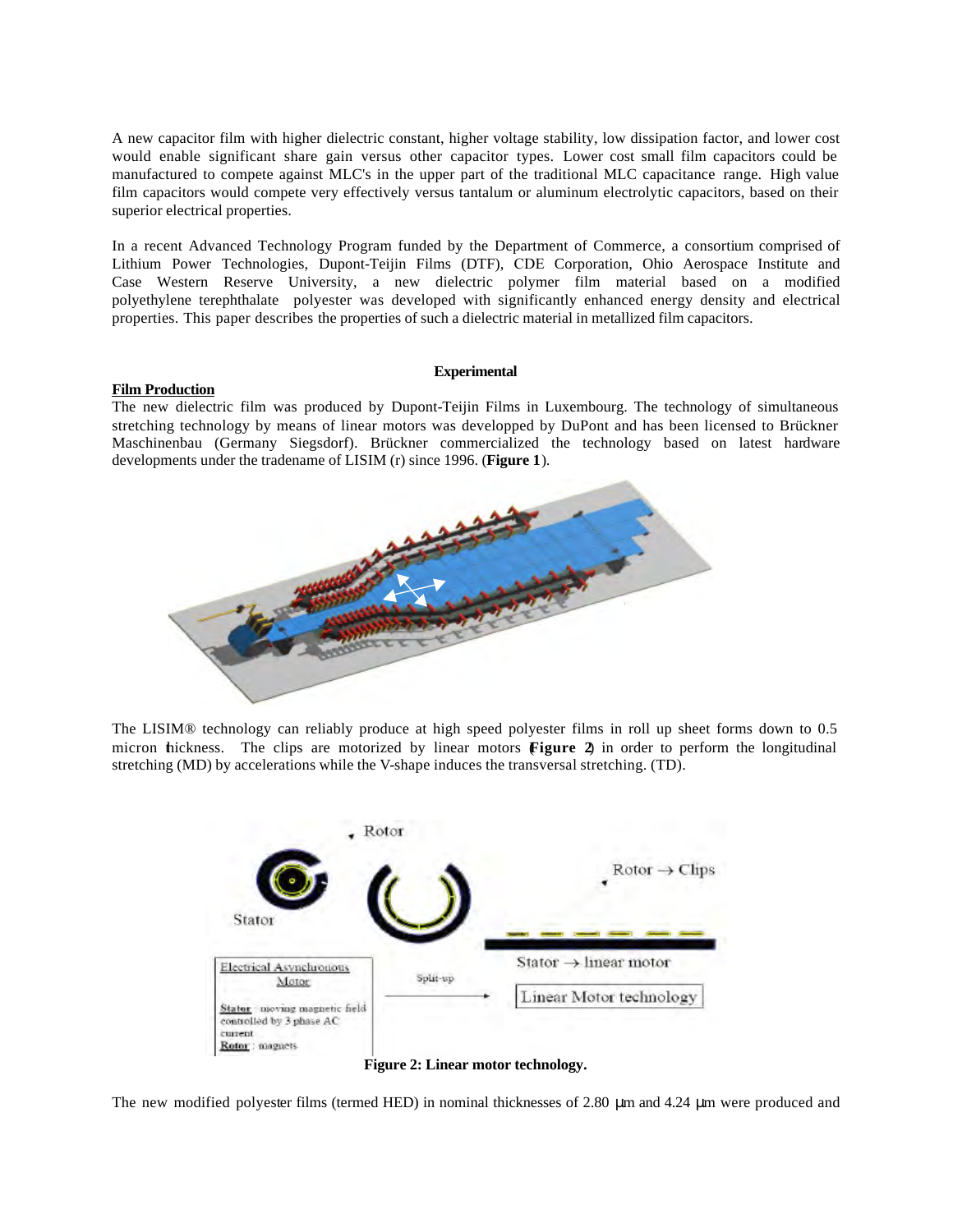their performance in metallized film capacitors compared to baseline PET of nominal thicknesses 3.35 μm and 3.53 μm, respectively.

## **Film Metallization and Winding**

The slit-rolls were metallized in accordance with CDE specifications for metallized film used in high energy density light duty pulse capacitors. The main electrode is high resistivity vapor deposited aluminum with a heavier metallization at the contact edge of the film. For a metallized film slit width of 50mm, the film offset plus metallization margins result in an active width of 41mm when two matched pairs of metallized films are wound together to make a capacitor section.

### **Breakdown Voltage Measurements on Plain Film**

The setup used to measure the breakdown voltage of film dielectrics consists of a top electrode made of stainless steel ball of diameter 2 mm (actual surface contact of this electrode with the film is a point contact) and a bottom 12 mm diameter lapped and polished stainless steel base electrode. The film is placed between the two electrodes. The two electrodes are connected via alligator clips to a Rod-L Hi-Pot 5000 V power supply. For the breakdown measurements, plain, un-metallized films were used. The voltage was stepped up in 50V increments until a break in the film occurred. Between each sample, the surface of each electrode was gently cleaned of any carbon residue with isopropyl alcohol and alumina polish.

### **Capacitor Fabrication**

The high resistivity metallized films were wound into sections to be built into plastic case dry capacitors. The contact edges of the film at each end of the capacitor sections are connected together and to the terminal leads with zinc endspray. Section teardowns were performed on a few capacitors from each group, to obtain active length and actual thickness based on weights and specific gravity of Mylar® PET (1.395) and and Mylar® HED films (1.41) in the windings. Section teardown results are summarized in **Table 4** (active width 4.1 cm for all four groups):

|                             | "3 mm" control Mylar <sup>®</sup> PET<br>(WO 279132) | "3 mm" Mylar <sup>®</sup> HED (WO<br>279133)     |  |  |
|-----------------------------|------------------------------------------------------|--------------------------------------------------|--|--|
| Avg.Capacitance, DF (120Hz) | 63 µF, 0.6%                                          | 70 µF, 0.7%                                      |  |  |
| Active Length               | 9492 cm                                              | 8710 cm                                          |  |  |
| Thickness                   | 3.35 micron                                          | 2.80 micron                                      |  |  |
|                             | "4 nm" control Mylar® PET<br>(WO 279277)             | "4 nm" Mylar <sup>®</sup> PET HED (WO<br>279279) |  |  |
| <b>Average Capacitance</b>  | $40 \mu F, 0.5\%$                                    | $39 \,\mu F, 0.6\%$                              |  |  |
| Active Length               | 6137 cm                                              | 6017 cm                                          |  |  |
| Thickness                   | 3.53 micron                                          | 4.24 micron                                      |  |  |

#### **Table 4. Actual film thicknesses for each of 4 sets of samples.**

All four groups of capacitors were built into the same case size with flying leads, as shown below in **Figure 3.**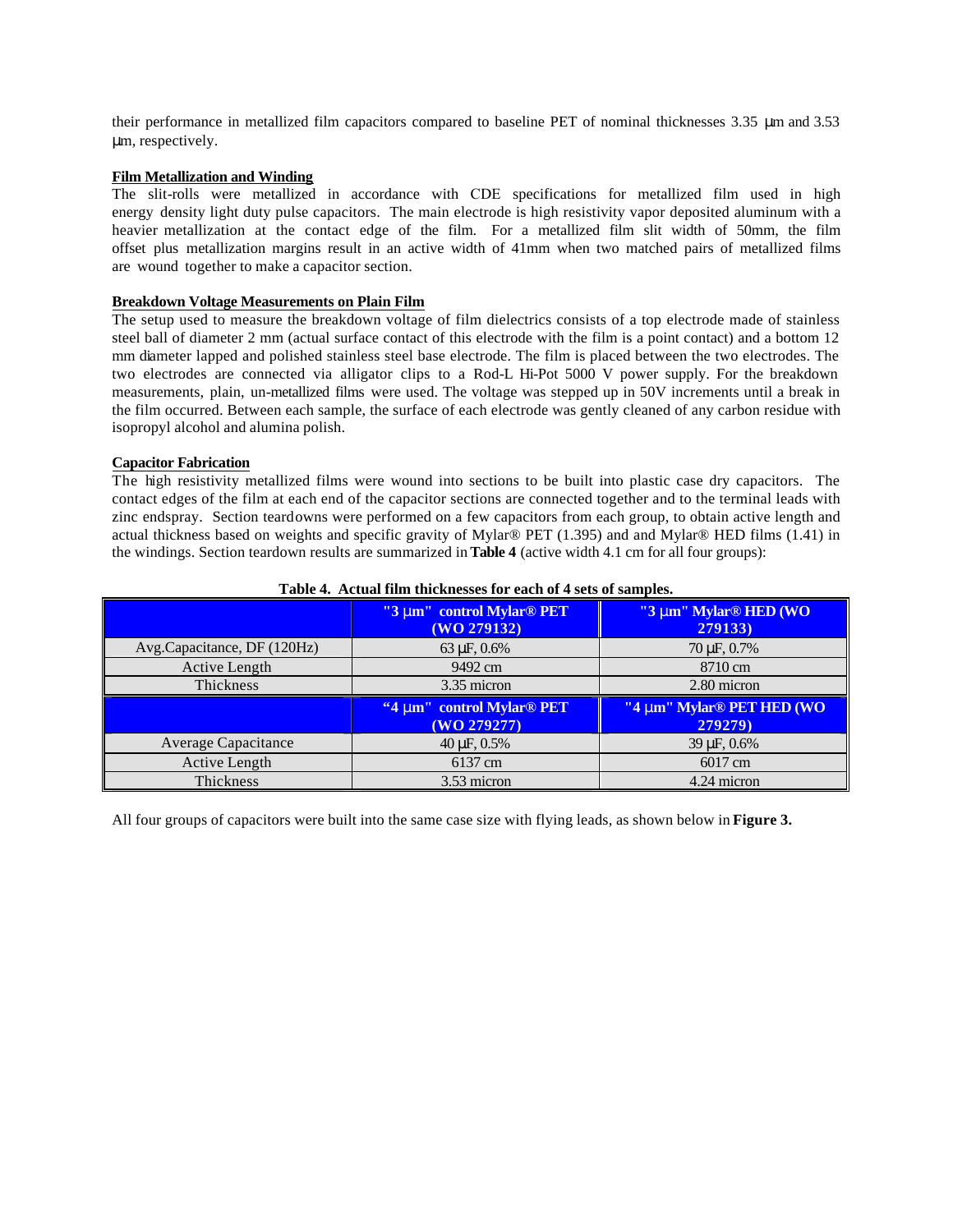

**Figure 3. One capacitor from each group, high resistivity metallization on 3 mm and 4 mm (nominal) control Mylar® PET and Mylar® HED (ATP) films.**

# **Results and Discussions**

**Figure 4** shows the variation in the breakdown voltage of the plain films from sample to sample. As seen in the figure, the breakdown voltages of the Mylar® HED films were on average 100-125 V/μm higher in value than the baseline Mylar® PET films.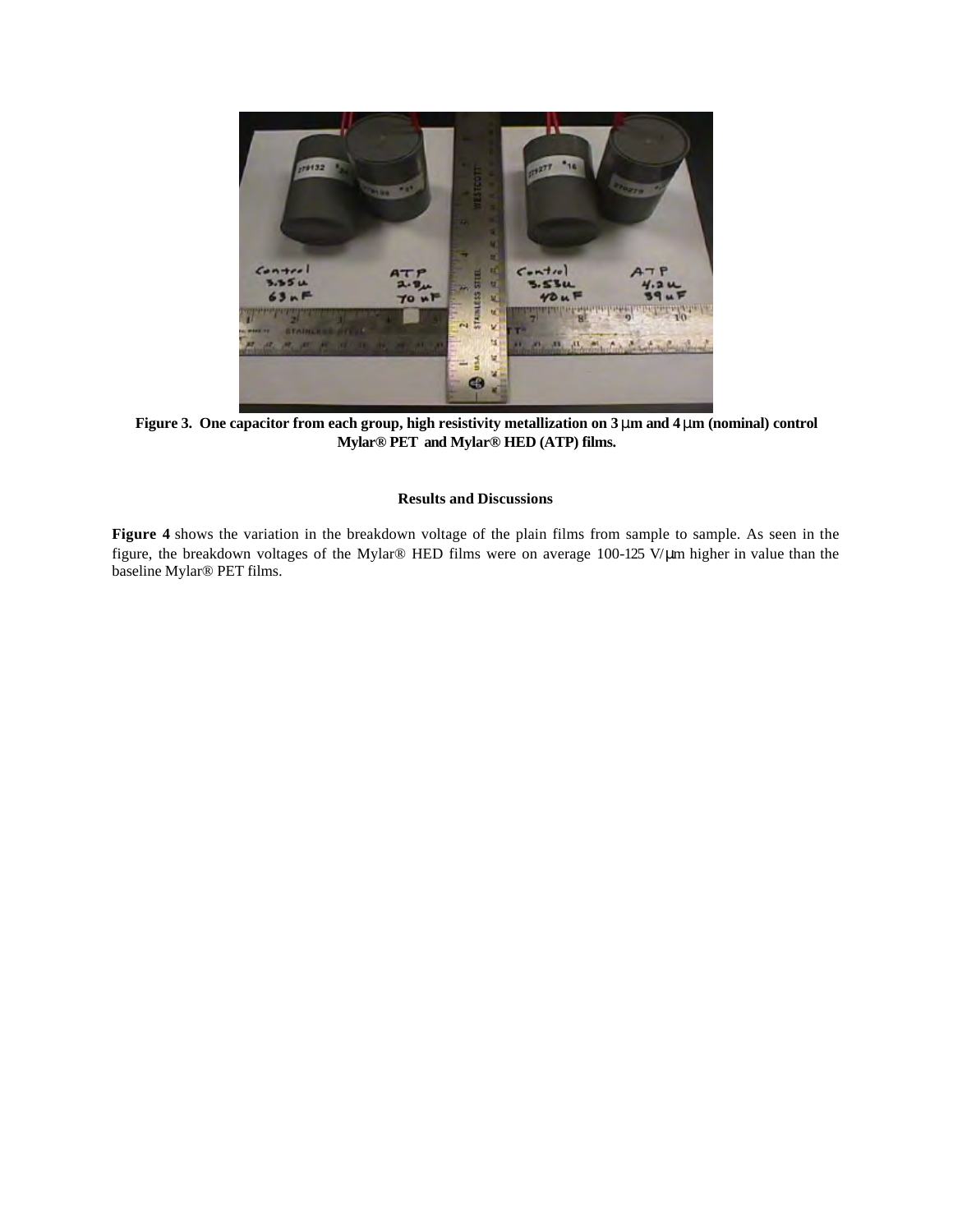

**3.53 mm Mylar® PET films.**

Step-up voltage testing was performed on 3 pieces from each group. Cap and DF is measured, a test voltage is held for 1 minute and recorded at the end of one minute, then each capacitor is allowed to self-discharge for 10 seconds and the voltage is recorded at the end of 10 seconds. This sequence is repeated at 100VDC higher voltage than the previous test until massive cap loss and/or the capacitor is unable to maintain the voltage due to run-away leakage current. For both the control and Mylar® HED film capacitors, capacitance remained stable (<1% cap loss) until above 340 – 350 V/μm. The most telling difference between the control and Mylar® HED films is that the Mylar® HED film capacitors can hold a much higher stress than the control capacitors for the same amount of voltage decay from self-discharge. 10 second Voltage decay verses voltage stress for each of the four groups is shown below in **Figure 5.**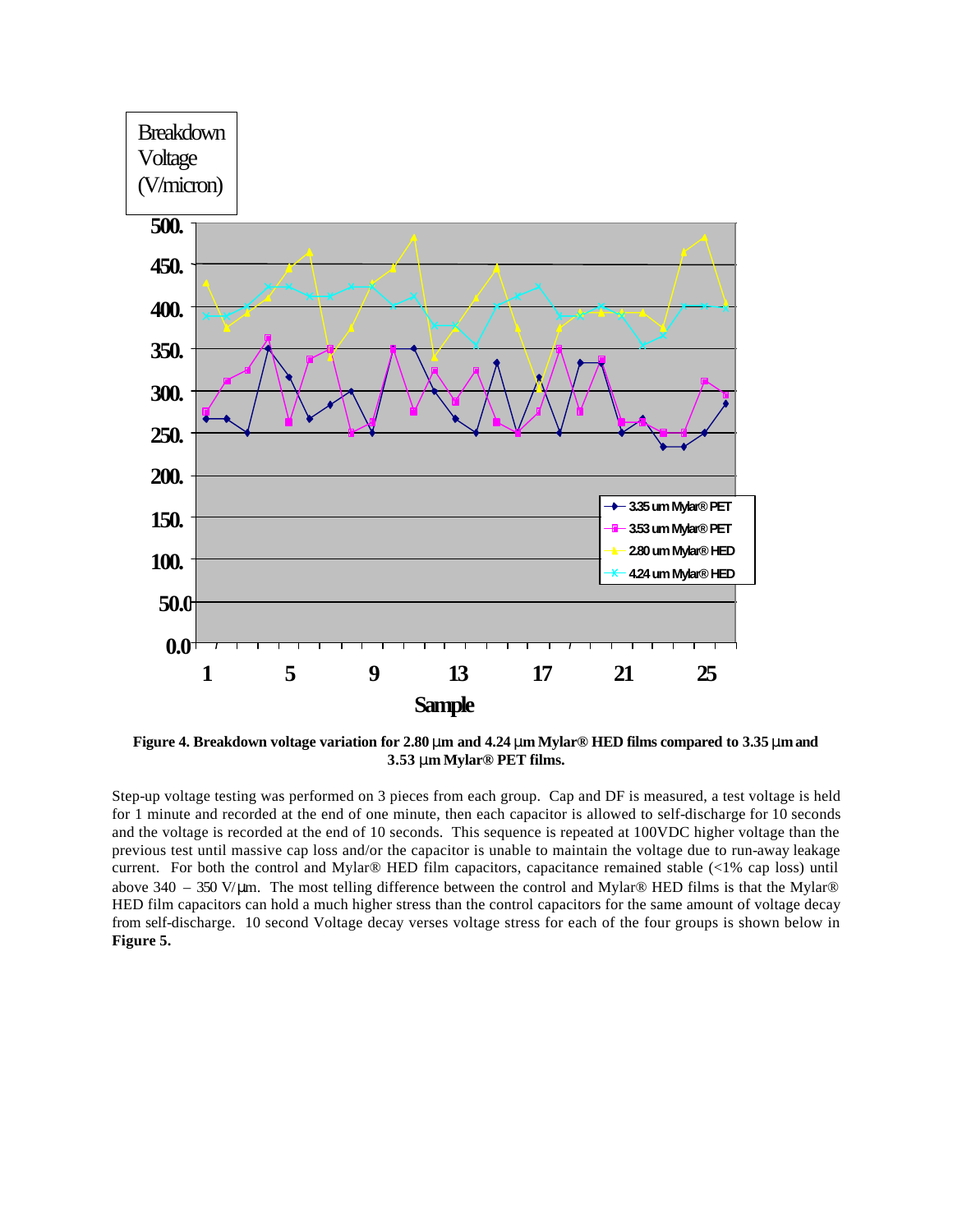

**Figure 5. 10 second Voltage drop verses stress, control M-Mylar® PET and M-Mylar® HED capacitors.**

**Figure 6** shows the capacitance loss as a function of voltage stress for the 3μ Mylar® HED and 3μ Mylar® PET series capacitors. Typically, a capacitor can be stressed until a capacitance loss of 2% of the original capacitance has resulted. While the 3μ Mylar® PET group capacitors are able to withstand voltage stress levels between 300-325 V/μm before losing about 2% capacitance loss, the 3μ Mylar® HED group capacitors perform exceptionally well withstanding voltage stress levels of 425-450 V/μm. This is a 40% improvement in dielectric strength for the 3μ Mylar® HED film capacitors over baseline 3μ Mylar® PET film capacitors.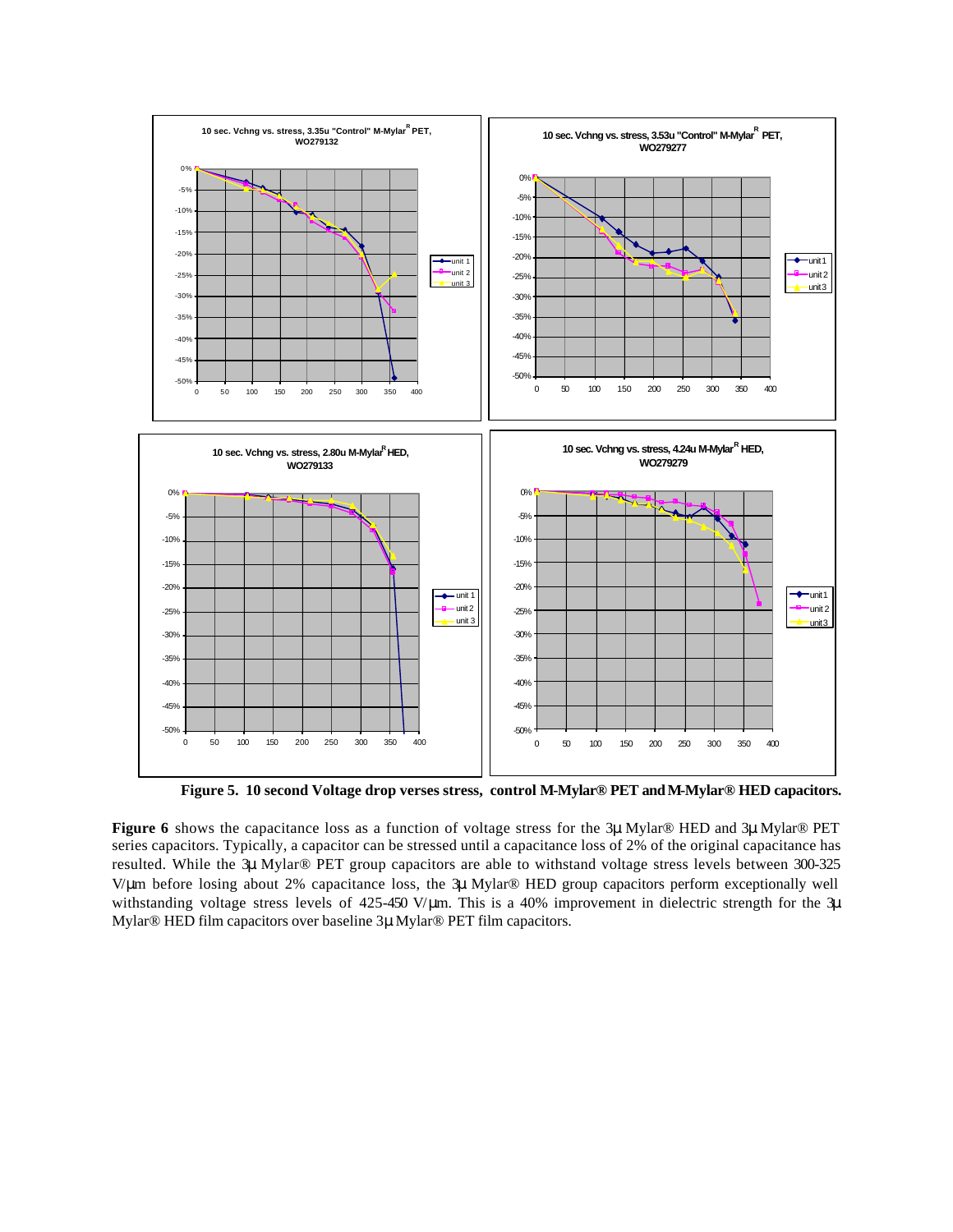

**Voltage Stress curves for HED3 and PET3 series capacitors.**

**Volts per Micron (V/mm)**

**Figure 6. Capacitance loss as a function of voltage stress at room temperature for HED3 (3m Mylar® HED)and PET3 (3m Mylar® PET) capacitors.**



**Voltage Stress Curves for HED4 and PET4 Series Capacitors.**

**Figure 7. Capacitance loss as a function of voltage stress at room temperature for 4m Mylar® HED4 (4m Mylar® HED) and PET4 (4m Mylar® PET) capacitors.**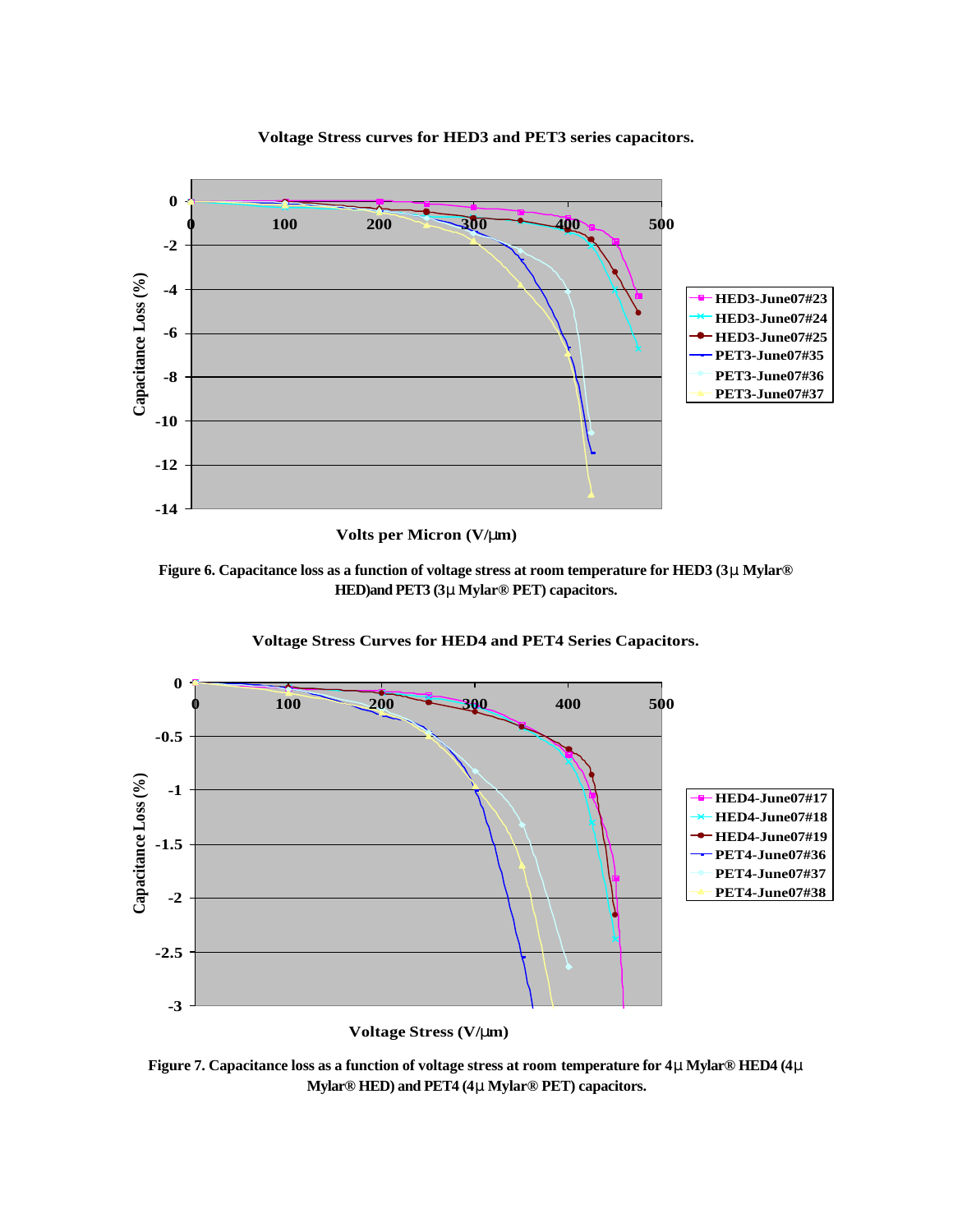**Figure 7** shows the capacitance loss as a function of voltage stress for the HED4 (4μ Mylar® HED) and PET4 (4μ Mylar® PET) capacitors. The PET4 group capacitors with slightly thicker films appear to yield slightly higher voltage stress than the PET3 group capacitors. Voltage stress levels of 300-350 V/μm could be obtained. However, even the HED4 group capacitors were able to withstand higher voltage stress levels of between 400-450 V/μm.

Pulse testing was performed by charging each capacitor to a test voltage, discharging through a 50 ohm resistor, and repeating the cycle two times per minute. For each group, 3 pieces were tested at a given voltage until capacitance loss was in excess of 10%. End of life was considered to be 5% capacitance loss, or the capacitor going into thermal runaway. Several 3 piece groups were tested at different voltages, in order to obtain pulse life data at stresses ranging from  $\approx$  240 to 360 V/µm. for 10,000 shots to 5% cap loss.

As shown in a plot of pulse life verses stress in Figure 8, for a lifetime of 10,000 pulses, the Mylar® HED film capacitors could operate at  $280V/\mu m$  while the control would be restricted to  $240 V/\mu m$ , and for a lifetime of 1000 shots, the Mylar® HED capacitor could operate at 310 V/ μm verses 270 V/μm for the control M-PET capacitors. This is a 35% increase in energy density capability for the same life for the new Mylar® HED film dielectrics.



**Figure 8. Pulse life verses stress for Control (M-Mylar® PET) verses ATP (M-Mylar® HED) film capacitors.**

### **Conclusions**

The Mylar® HED film has demonstrated voltage capability 30 to 40% higher than Mylar® PET film of the same thickness for both held voltage and charge-discharge cycle lifetime. This translates to a potential reduction of almost a factor of two in size for a film capacitor in the same DC or pulse type application requirement using this new film. Since pulse life is a very steep function of stress, this also means that an Mylar® HED film capacitor will have an operational life time more than 10 times as great as a Mylar® PET film capacitor of the same size. The factor of 3 to 10 decrease in self discharge voltage drop (which equates to a factor of 3 to 10 increase in insulation